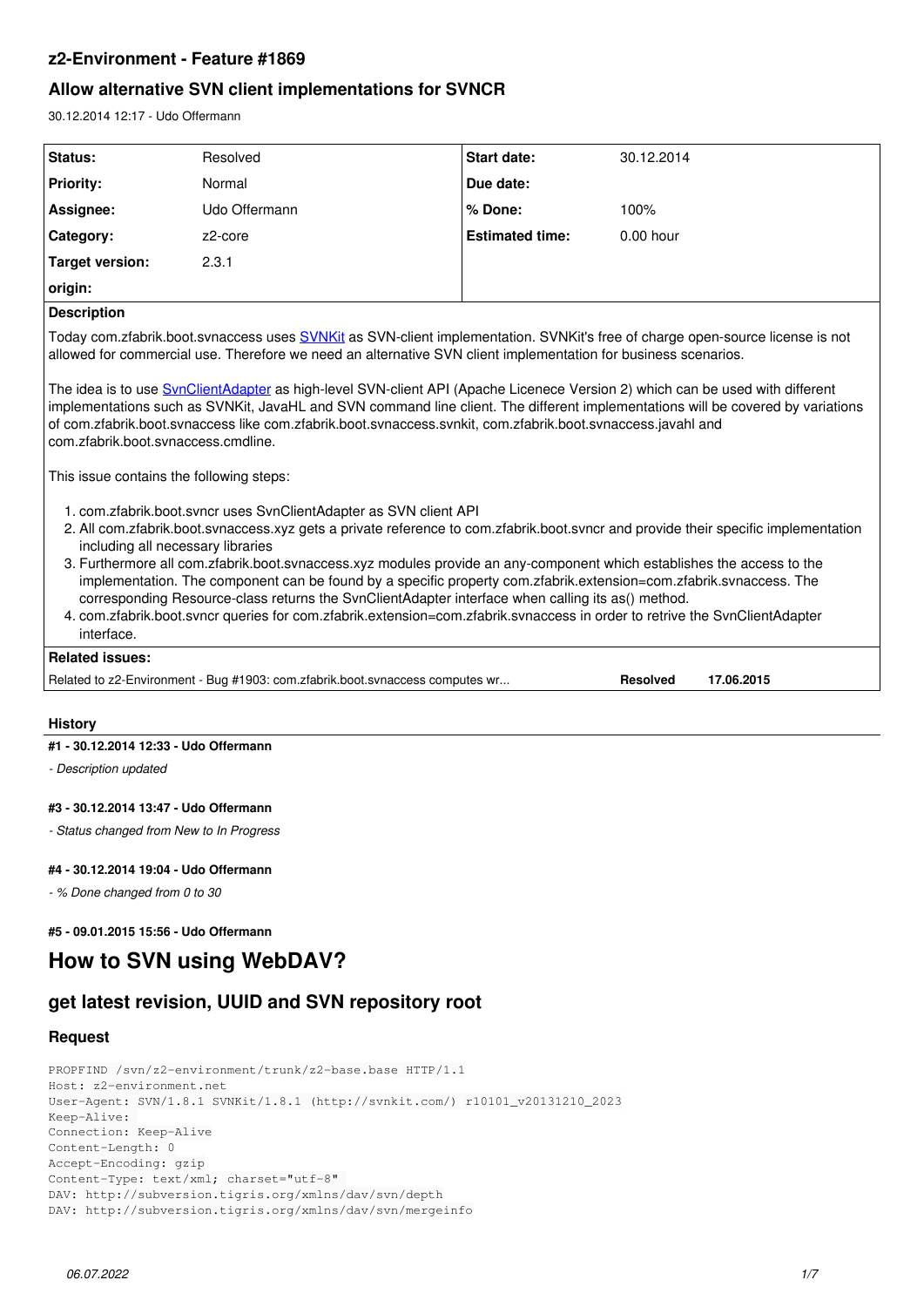DAV: http://subversion.tigris.org/xmlns/dav/svn/log-revprops Depth: 0

#### **Response**

```
HTTP/1.1 207 Multi-Status
Date: Fri, 09 Jan 2015 14:48:32 GMT
Server: Apache/2.2.14 (Ubuntu)
Vary: Accept-Encoding
Content-Length: 1366
Keep-Alive: timeout=15, max=100
Connection: Keep-Alive
Content-Type: text/xml; charset="utf-8" 
<?xml version="1.0" encoding="utf-8"?>
<D:multistatus xmlns:D="DAV:">
    <D:response xmlns:S="http://subversion.tigris.org/xmlns/svn/" xmlns:C="http://subversion.tigris.org/xmlns/cu
stom/" xmlns:V="http://subversion.tigris.org/xmlns/dav/" xmlns:lp1="DAV:" xmlns:lp2="http://subversion.tigris.
org/xmlns/dav/">
        <D:href>/svn/z2-environment/trunk/z2-base.base/</D:href>
        <D:propstat>
            <D:prop>
                <S:ignore>.git</S:ignore>
                <lp1:resourcetype>
                     <D:collection/>
                 </lp1:resourcetype>
                 <lp1:getcontenttype>text/html; charset=UTF-8</lp1:getcontenttype>
                 <lp1:getetag>W/"133//trunk/z2-base.base"</lp1:getetag>
                 <lp1:creationdate>2014-05-20T14:47:21.200217Z</lp1:creationdate>
                 <lp1:getlastmodified>Tue, 20 May 2014 14:47:21 GMT</lp1:getlastmodified>
                 <lp1:checked-in>
                     <D:href>/svn/z2-environment/!svn/ver/133/trunk/z2-base.base</D:href>
                 </lp1:checked-in>
                 <lp1:version-controlled-configuration>
                     <D:href>/svn/z2-environment/!svn/vcc/default</D:href>                                   <------- ver
sion controlled configuration
                 </lp1:version-controlled-configuration>
                 <lp1:version-name>133</lp1:version-name>                                                  <------- lat
est revision
                 <lp1:creator-displayname>zfabrik</lp1:creator-displayname>
                 <lp2:baseline-relative-path>trunk/z2-base.base</lp2:baseline-relative-path>               <------- SVN
  relative path
              <lp2:repository-uuid>175cccd5-0b0a-40d5-a0dc-a981affa0124</lp2:repository-uuid>           <------- UUI
D
                <lp2:deadprop-count>1</lp2:deadprop-count>
                <D:lockdiscovery/>
            </D:prop>
            <D:status>HTTP/1.1 200 OK</D:status>
        </D:propstat>
    </D:response>
</D:multistatus>
```
# **SVN GET-CONTENT**

#### **Request**

GET /svn/z2-environment/!svn/bc/166/trunk/z2-base.base/environment/home.properties HTTP/1.1 Host: z2-environment.net User-Agent: SVN/1.8.1 SVNKit/1.8.1 (http://svnkit.com/) r10101\_v20131210\_2023 Keep-Alive: Connection: TE, Keep-Alive TE: trailers Content-Length: 0 Accept-Encoding: gzip Content-Type: text/xml; charset="utf-8" DAV: http://subversion.tigris.org/xmlns/dav/svn/depth DAV: http://subversion.tigris.org/xmlns/dav/svn/mergeinfo DAV: http://subversion.tigris.org/xmlns/dav/svn/log-revprops

#### **Response**

HTTP/1.1 200 OK Date: Tue, 13 Jan 2015 11:51:21 GMT Server: Apache/2.2.14 (Ubuntu)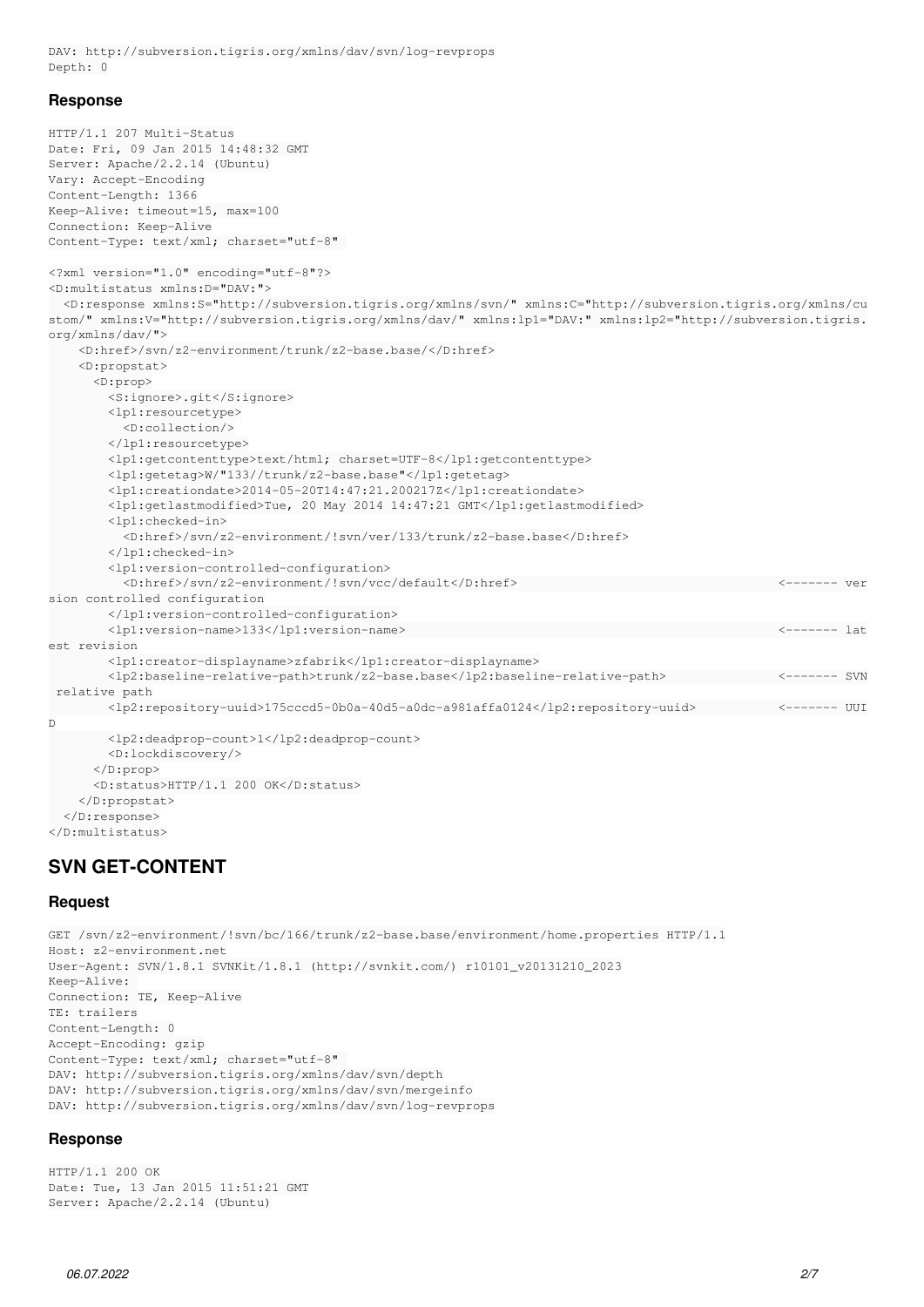Last-Modified: Wed, 26 Sep 2012 14:24:11 GMT ETag: "17//trunk/z2-base.base/environment/home.properties" Accept-Ranges: bytes Vary: Accept-Encoding Content-Length: 84 Keep-Alive: timeout=15, max=100 Connection: Keep-Alive Content-Type: text/plain

com.zfabrik.component.type=com.zfabrik.homeLayout home.workers=environment/webWorker

# **SVN LIST**

### **Request**

PROPFIND /svn/z2-environment/!svn/bc/166/trunk/z2-base.base/environment HTTP/1.1 Host: z2-environment.net User-Agent: SVN/1.8.1 SVNKit/1.8.1 (http://svnkit.com/) r10101\_v20131210\_2023 Keep-Alive: Connection: Keep-Alive Content-Length: 319 Accept-Encoding: gzip Content-Type: text/xml; charset="utf-8" DAV: http://subversion.tigris.org/xmlns/dav/svn/depth DAV: http://subversion.tigris.org/xmlns/dav/svn/mergeinfo DAV: http://subversion.tigris.org/xmlns/dav/svn/log-revprops Depth: 1

<?xml version="1.0" encoding="UTF-8"?> <propfind xmlns="DAV:"> <prop><resourcetype xmlns="DAV:"/> <getcontentlength xmlns="DAV:"/> <deadprop-count xmlns="http://subversion.tigris.org/xmlns/dav/"/> <version-name xmlns="DAV:"/> <creationdate xmlns="DAV:"/> <creator-displayname xmlns="DAV:"/> </prop> </propfind>

### **Response**

```
HTTP/1.1 207 Multi-Status
Date: Fri, 09 Jan 2015 14:58:36 GMT
Server: Apache/2.2.14 (Ubuntu)
Vary: Accept-Encoding
Content-Length: 24200
Keep-Alive: timeout=15, max=100
Connection: Keep-Alive
Content-Type: text/xml; charset="utf-8" 
<?xml version="1.0" encoding="utf-8"?>
<D:multistatus xmlns:D="DAV:" xmlns:ns1="http://subversion.tigris.org/xmlns/dav/" xmlns:ns0="DAV:">
    <D:response xmlns:lp1="DAV:" xmlns:lp2="http://subversion.tigris.org/xmlns/dav/" xmlns:g0="DAV:">
    \langle D: \hbox{href>} / \sum2-environment /! \: \hbox{syn} / \hbox{bc} / 166 / \hbox{trunk} / \: \hbox{z2-base} . \hbox{base/environment} / \: \langle D: \hbox{href>} \: \hbox{Nree} \: \rangle dir entry
        <D:propstat>
             <D:prop>
                 <lp1:resourcetype>
                     <D:collection/>                                                                             <-------
  it's a directory
                 </lp1:resourcetype>
                 <lp2:deadprop-count>0</lp2:deadprop-count>
                 <lp1:version-name>133</lp1:version-name>
                 <lp1:creationdate>2014-05-20T14:47:21.200217Z</lp1:creationdate>
                 <lp1:creator-displayname>zfabrik</lp1:creator-displayname>
             </D:prop>
             <D:status>HTTP/1.1 200 OK</D:status>
         </D:propstat>
         <D:propstat>
             <D:prop>
                 <g0:getcontentlength/>
             </D:prop>
            <D:status>HTTP/1.1 404 Not Found</D:status>
```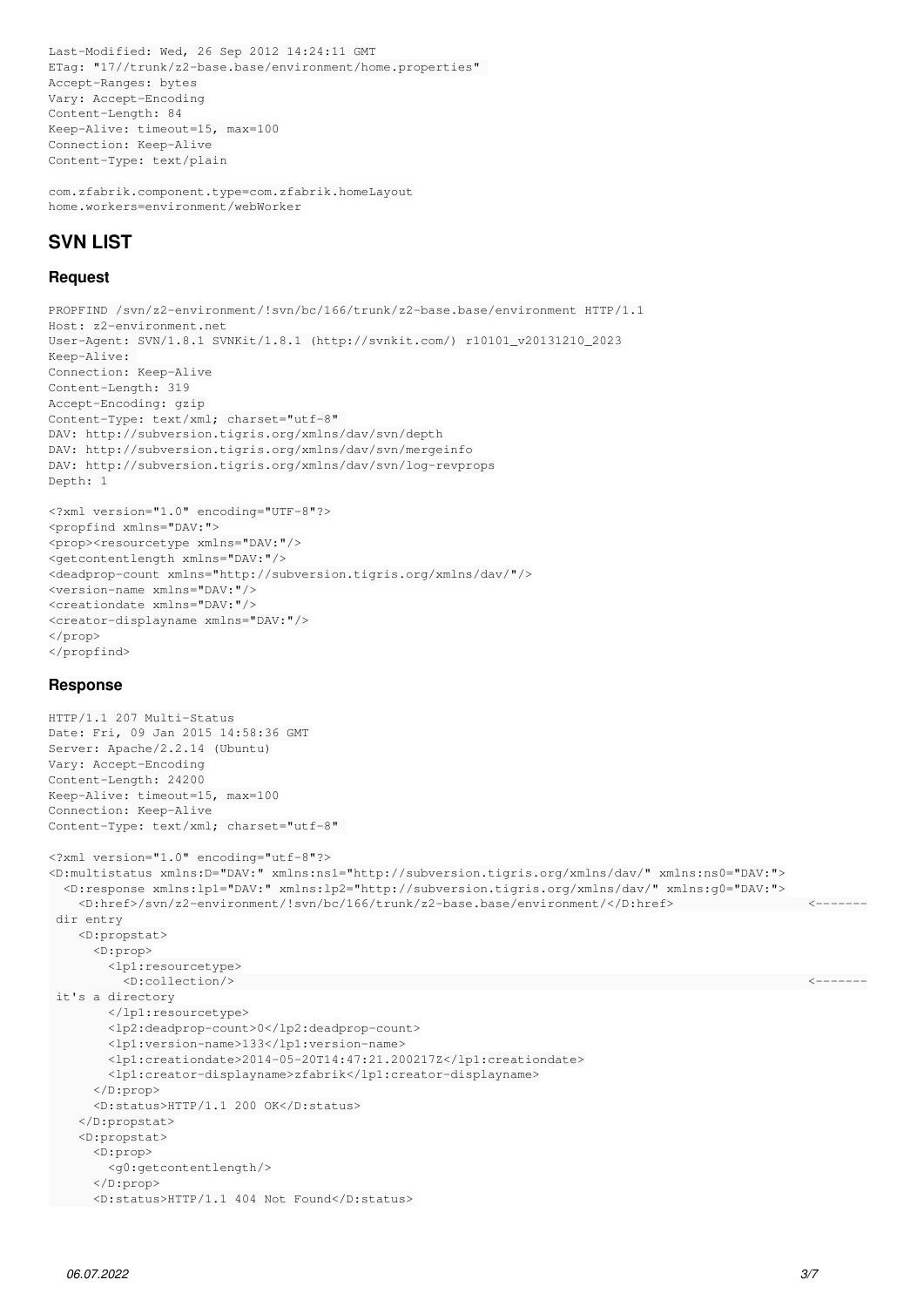```
    </D:propstat>
    </D:response>
    <D:response xmlns:lp1="DAV:" xmlns:lp2="http://subversion.tigris.org/xmlns/dav/" xmlns:g0="DAV:">
        <D:href>/svn/z2-environment/!svn/bc/166/trunk/z2-base.base/environment/log4j/</D:href>
        <D:propstat>
             <D:prop>
                 <lp1:resourcetype>
                     <D:collection/>
                 </lp1:resourcetype>
                 <lp2:deadprop-count>0</lp2:deadprop-count>
                 <lp1:version-name>17</lp1:version-name>
                 <lp1:creationdate>2012-09-26T14:24:11.458431Z</lp1:creationdate>
                 <lp1:creator-displayname>udoo</lp1:creator-displayname>
             </D:prop>
             <D:status>HTTP/1.1 200 OK</D:status>
    \langleD:propstat>
        <D:propstat>
             <D:prop>
                 <g0:getcontentlength/>
             </D:prop>
             <D:status>HTTP/1.1 404 Not Found</D:status>
        </D:propstat>
    </D:response>
    <D:response xmlns:lp1="DAV:" xmlns:lp2="http://subversion.tigris.org/xmlns/dav/" xmlns:g0="DAV:">
        <D:href>/svn/z2-environment/!svn/bc/166/trunk/z2-base.base/environment/webUsers/</D:href>
        <D:propstat>
             <D:prop>
                 <lp1:resourcetype>
                     <D:collection/>
                 </lp1:resourcetype>
                 <lp2:deadprop-count>0</lp2:deadprop-count>
                 <lp1:version-name>65</lp1:version-name>
                 <lp1:creationdate>2012-12-11T15:26:46.279846Z</lp1:creationdate>
                 <lp1:creator-displayname>udoo</lp1:creator-displayname>
             </D:prop>
             <D:status>HTTP/1.1 200 OK</D:status>
        </D:propstat>
        <D:propstat>
             <D:prop>
                 <g0:getcontentlength/>
             </D:prop>
             <D:status>HTTP/1.1 404 Not Found</D:status>
        </D:propstat>
    </D:response>
    <D:response xmlns:lp1="DAV:" xmlns:lp2="http://subversion.tigris.org/xmlns/dav/">
        <D:href>/svn/z2-environment/!svn/bc/166/trunk/z2-base.base/environment/.classpath</D:href>        <-------
  dir entry
        <D:propstat>
             <D:prop>
         \langle 1p1:resourcetype/> \longrightarrow it's a file
                 <lp1:getcontentlength>240</lp1:getcontentlength>
                 <lp2:deadprop-count>0</lp2:deadprop-count>
                 <lp1:version-name>17</lp1:version-name>
                 <lp1:creationdate>2012-09-26T14:24:11.458431Z</lp1:creationdate>
                 <lp1:creator-displayname>udoo</lp1:creator-displayname>
             </D:prop>
             <D:status>HTTP/1.1 200 OK</D:status>
        </D:propstat>
    </D:response>
SVN LOG
```
#### **Request**

```
REPORT /svn/z2-environment/!svn/bc/166/trunk/z2-base.base/environment HTTP/1.1
Host: z2-environment.net
User-Agent: SVN/1.8.1 SVNKit/1.8.1 (http://svnkit.com/) r10101_v20131210_2023
Keep-Alive.
Connection: TE, Keep-Alive
TE: trailers
Content-Length: 335
Accept-Encoding: gzip
Content-Type: text/xml; charset="utf-8" 
DAV: http://subversion.tigris.org/xmlns/dav/svn/depth
```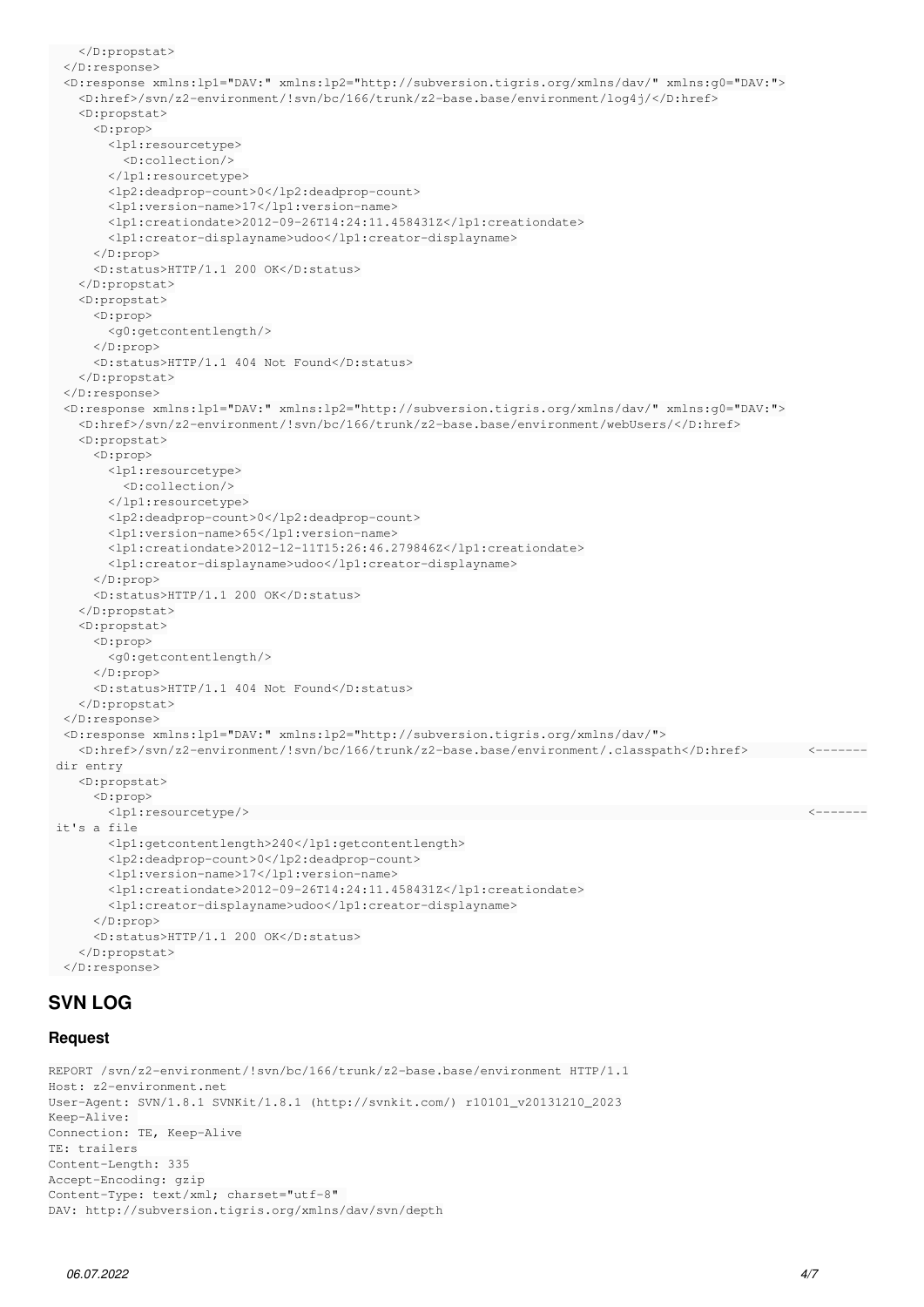```
DAV: http://subversion.tigris.org/xmlns/dav/svn/mergeinfo
DAV: http://subversion.tigris.org/xmlns/dav/svn/log-revprops
Accept-Encoding: svndiff1;q=0.9,svndiff;q=0.8
<?xml version="1.0" encoding="UTF-8"?>
<S:log-report xmlns:S="svn:">
    <S:start-revision>166</S:start-revision>
    <S:end-revision>0</S:end-revision>
    <S:limit>26</S:limit>
    <S:discover-changed-paths/>
    <S:revprop>svn:author</S:revprop>
    <S:revprop>svn:date</S:revprop>
    <S:revprop>svn:log</S:revprop>
    <S:path></S:path>
</S:log-report>
Response
HTTP/1.1 200 OK
Date: Fri, 09 Jan 2015 15:10:46 GMT
Server: Apache/2.2.14 (Ubuntu)
Vary: Accept-Encoding
Keep-Alive: timeout=15, max=100
Connection: Keep-Alive
Content-Type: text/xml; charset="utf-8" 
Content-Length: 289951
<?xml version="1.0" encoding="utf-8"?>
<S:log-report xmlns:S="svn:" xmlns:D="DAV:">
    <S:log-item>
        <D:version-name>133</D:version-name>
        <D:comment>transport from http://git.z2-environment.net/z2-base.base#master at Tue May 20 16:47:19 CEST 20
14, epoch=1400597239...</D:comment>
        <D:creator-displayname>zfabrik</D:creator-displayname>
        <S:date>2014-05-20T14:47:21.200217Z</S:date>
        <S:added-path node-kind="dir">/trunk/z2-base.base/com.zfabrik.mvncr/java/bin.impl</S:added-path>
        <S:added-path node-kind="file">/trunk/z2-base.base/com.zfabrik.mvncr/java/bin.impl/lib/plexus-classworlds-
2.4.jar</S:added-path>
        <S:added-path node-kind="file">/trunk/z2-base.base/com.zfabrik.mvncr/java/bin.impl/lib/plexus-component-an
notations-1.5.5.jar</S:added-path>
        <S:added-path node-kind="file">/trunk/z2-base.base/com.zfabrik.mvncr/java/bin.impl/lib/httpclient-4.2.6.ja
r</S:added-path>
        <S:deleted-path node-kind="dir">/trunk/z2-base.base/org.hibernate</S:deleted-path>
        <S:added-path node-kind="dir">/trunk/z2-base.base/com.zfabrik.mvncr/java/src.test/com/zfabrik/test/mvncr</
S:added-path>
        <S:added-path node-kind="dir">/trunk/z2-base.base/com.zfabrik.components/java/src.impl/com/zfabrik/impl/co
mponents/properties</S:added-path>
        <S:added-path node-kind="file">/trunk/z2-base.base/com.zfabrik.mvncr/java/src.impl/com/zfabrik/impl/mvncr/
util/LoggingTransferListener.java</S:added-path>
        <S:added-path node-kind="file">/trunk/z2-base.base/com.zfabrik.mvncr/java/src.impl/com/zfabrik/impl/mvncr/
ArtifactResolver.java</S:added-path>
        <S:added-path node-kind="dir">/trunk/z2-base.base/com.zfabrik.mvncr/java/src.test/com</S:added-path>
        <S:added-path node-kind="file">/trunk/z2-base.base/com.zfabrik.mvncr/.gitignore</S:added-path>
        <S:added-path node-kind="file">/trunk/z2-base.base/com.zfabrik.mvncr/java/src.test/com/zfabrik/test/mvncr/
DownloadArtifactFromMavenRepo.java</S:added-path>
        <S:added-path node-kind="file">/trunk/z2-base.base/com.zfabrik.mvncr/java/bin.impl/lib/httpcore-4.2.5.jar<
/S:added-path>
        <S:modified-path node-kind="file">/trunk/z2-base.base/environment/coreRevisionCheck.properties</S:modified
```

```
-path>
       ...
```
# **SVN Export**

### **Request**

```
REPORT /svn/z2-environment/!svn/vcc/default HTTP/1.1
Host: z2-environment.net
User-Agent: SVN/1.8.1 SVNKit/1.8.1 (http://svnkit.com/) r10101_v20131210_2023
Keep-Alive: 
Connection: Keep-Alive
Content-Length: 350
Content-Type: text/xml; charset="ascii" 
DAV: http://subversion.tigris.org/xmlns/dav/svn/depth
DAV: http://subversion.tigris.org/xmlns/dav/svn/mergeinfo
```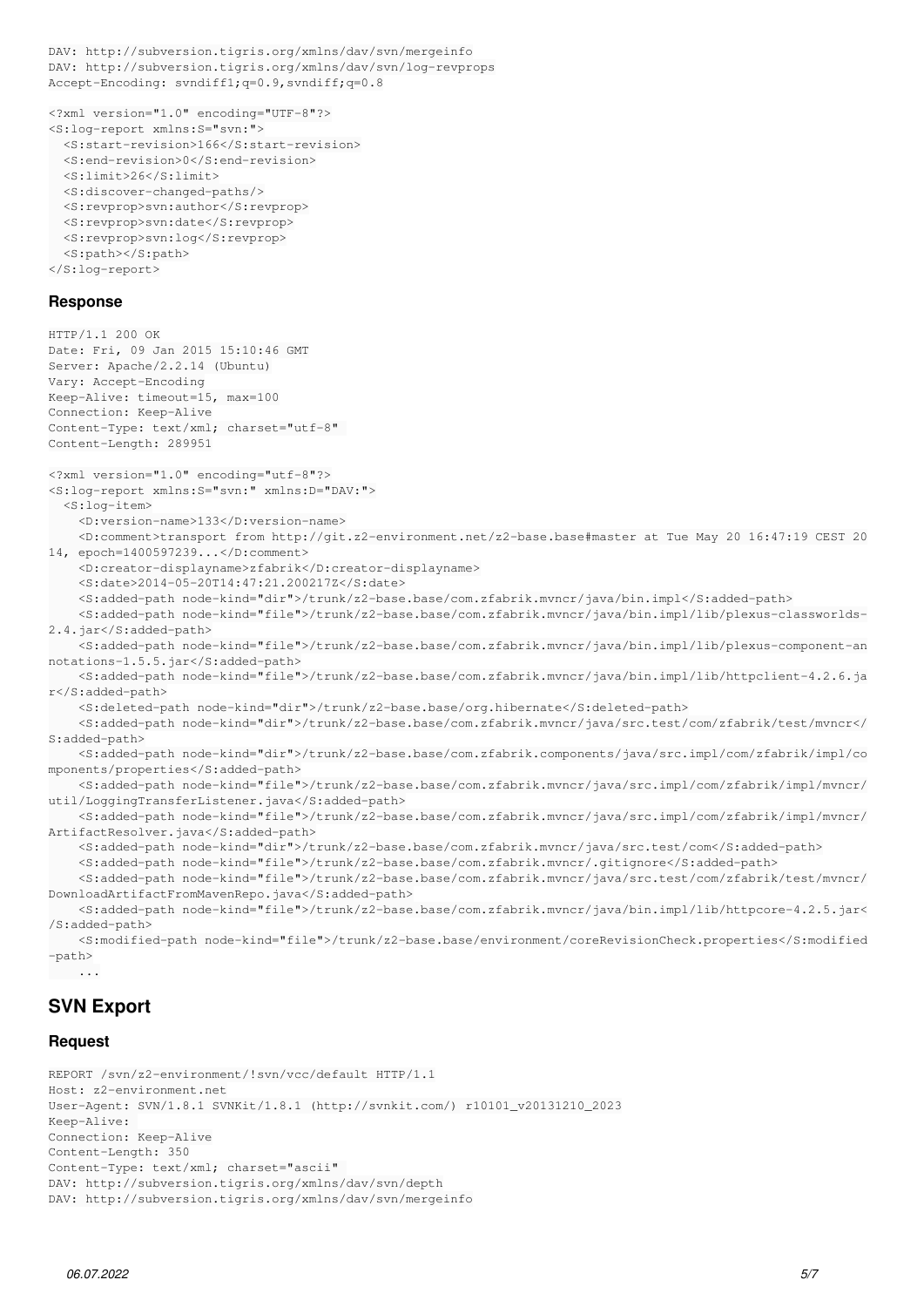DAV: http://subversion.tigris.org/xmlns/dav/svn/log-revprops

```
<?xml version="1.0" encoding="UTF-8"?>
<S:update-report xmlns:S="svn:" send-all="true">
    <S:src-path>http://z2-environment.net/svn/z2-environment/trunk/z2-base.base/environment</S:src-path>
    <S:target-revision>166</S:target-revision>
   <S:depth>infinity</S:depth>
   <S:entry start-empty="true" rev="166" depth="infinity"></S:entry>
</S:update-report>
```
#### **Response**

```
HTTP/1.1 200 OK
Date: Fri, 09 Jan 2015 16:16:36 GMT
Server: Apache/2.2.14 (Ubuntu)
Vary: Accept-Encoding
Keep-Alive: timeout=15, max=100
Connection: Keep-Alive
Content-Type: text/xml; charset="utf-8" 
Content-Length: 69077
<?xml version="1.0" encoding="utf-8"?>
<S:update-report xmlns:S="svn:" xmlns:V="http://subversion.tigris.org/xmlns/dav/" xmlns:D="DAV:" send-all="tru
\sim">
    <S:target-revision rev="166"/>
    <S:open-directory rev="166">
        <D:checked-in>
             <D:href>/svn/z2-environment/!svn/ver/133/trunk/z2-base.base/environment</D:href>
        </D:checked-in>
        <S:set-prop name="svn:entry:committed-rev">133</S:set-prop>
        <S:set-prop name="svn:entry:committed-date">2014-05-20T14:47:21.200217Z</S:set-prop>
        <S:set-prop name="svn:entry:last-author">zfabrik</S:set-prop>
        <S:set-prop name="svn:entry:uuid">175cccd5-0b0a-40d5-a0dc-a981affa0124</S:set-prop>
        <S:add-directory name="log4j" bc-url="/svn/z2-environment/!svn/bc/17/trunk/z2-base.base/environment/log4j"
>
            <D:checked-in>
                 <D:href>/svn/z2-environment/!svn/ver/17/trunk/z2-base.base/environment/log4j</D:href>
             </D:checked-in>
             <S:set-prop name="svn:entry:committed-rev">17</S:set-prop>
             <S:set-prop name="svn:entry:committed-date">2012-09-26T14:24:11.458431Z</S:set-prop>
             <S:set-prop name="svn:entry:last-author">udoo</S:set-prop>
             <S:set-prop name="svn:entry:uuid">175cccd5-0b0a-40d5-a0dc-a981affa0124</S:set-prop>
             <S:add-file name="z.properties">
                 <D:checked-in>
                     <D:href>/svn/z2-environment/!svn/ver/17/trunk/z2-base.base/environment/log4j/z.properties</D:href>
                 </D:checked-in>
                 <S:set-prop name="svn:entry:committed-rev">17</S:set-prop>
                 <S:set-prop name="svn:entry:committed-date">2012-09-26T14:24:11.458431Z</S:set-prop>
                 <S:set-prop name="svn:entry:last-author">udoo</S:set-prop>
                 <S:set-prop name="svn:entry:uuid">175cccd5-0b0a-40d5-a0dc-a981affa0124</S:set-prop>
                 <S:txdelta>U1ZOAAAAgQMDgQOAgQNjb20uemZhYnJpay5jb21wb25lbnQudHlwZT1vcmcuYXBhY2hlLmxvZzRq               
      <---- base-64 encoded - 
                     LmNvbmZpZ3VyYXRpb24KCgpjb20uemZhYnJpay5zeXN0ZW1TdGF0ZXMucGFydGljaXBhdGlvbj1j                        
                   first 14 bytes are checksum if starting with 
                    b20uemZhYnJpay5ib290Lm1haW4vd29ya2VyX3VwCg==</S:txdelta>                                            
                   53 56 4E 00 00 00
                 <S:prop>
                     <V:md5-checksum>ac1b7e89715d841db160e48104173ee1</V:md5-checksum>
                 </S:prop>
             </S:add-file>
             <S:add-file name="log4j.properties">
                 <D:checked-in>
                     <D:href>/svn/z2-environment/!svn/ver/17/trunk/z2-base.base/environment/log4j/log4j.properties</D:hre
f        </D:checked-in>
                 <S:set-prop name="svn:entry:committed-rev">17</S:set-prop>
                 <S:set-prop name="svn:entry:committed-date">2012-09-26T14:24:11.458431Z</S:set-prop>
                 <S:set-prop name="svn:entry:last-author">udoo</S:set-prop>
                 <S:set-prop name="svn:entry:uuid">175cccd5-0b0a-40d5-a0dc-a981affa0124</S:set-prop>
                 <S:txdelta>U1ZOAAAAhCMDhCOAhCMjICoqKioqIFNldCByb290IGxvZ2dlciBsZXZlbCBhbmQgaXRzIG9ubHkg
                     YXBwZW5kZXIgdG8gQS4KbG9nNGoucm9vdExvZ2dlcj1XQVJOLCBBCgojICoqKioqIEEgaXMgc2V0
                     IHRvIGJlIGEgQ29uc29sZUFwcGVuZGVyLgpsb2c0ai5hcHBlbmRlci5BPW9yZy5hcGFjaGUubG9n
                     NGouQ29uc29sZUFwcGVuZGVyCiMgKioqKiogQSB1c2VzIFBhdHRlcm5MYXlvdXQuCmxvZzRqLmFw
                     cGVuZGVyLkEubGF5b3V0PW9yZy5hcGFjaGUubG9nNGouUGF0dGVybkxheW91dApsb2c0ai5hcHBl
                     bmRlci5BLmxheW91dC5Db252ZXJzaW9uUGF0dGVybj0lLTVwICVjICV4IC0gJW0lbgoKIwojIGpl
```